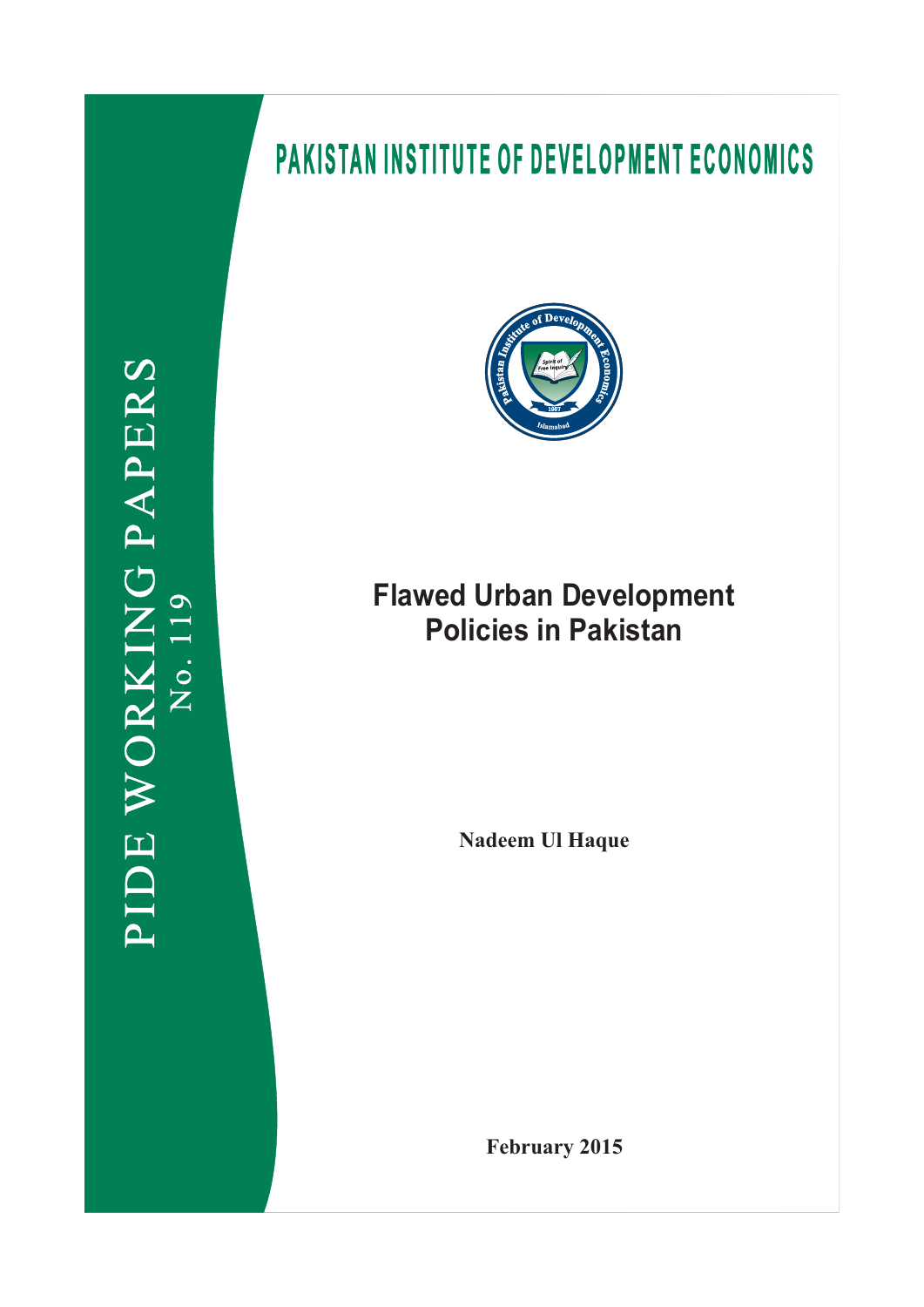**PIDE Working Papers No. 119**

## **Flawed Urban Development Policies in Pakistan**

**Nadeem Ul Haque** *Pakistan Institute of Development Economics, Islamabad*

## **PAKISTAN INSTITUTE OF DEVELOPMENT ECONOMICS ISLAMABAD 2015**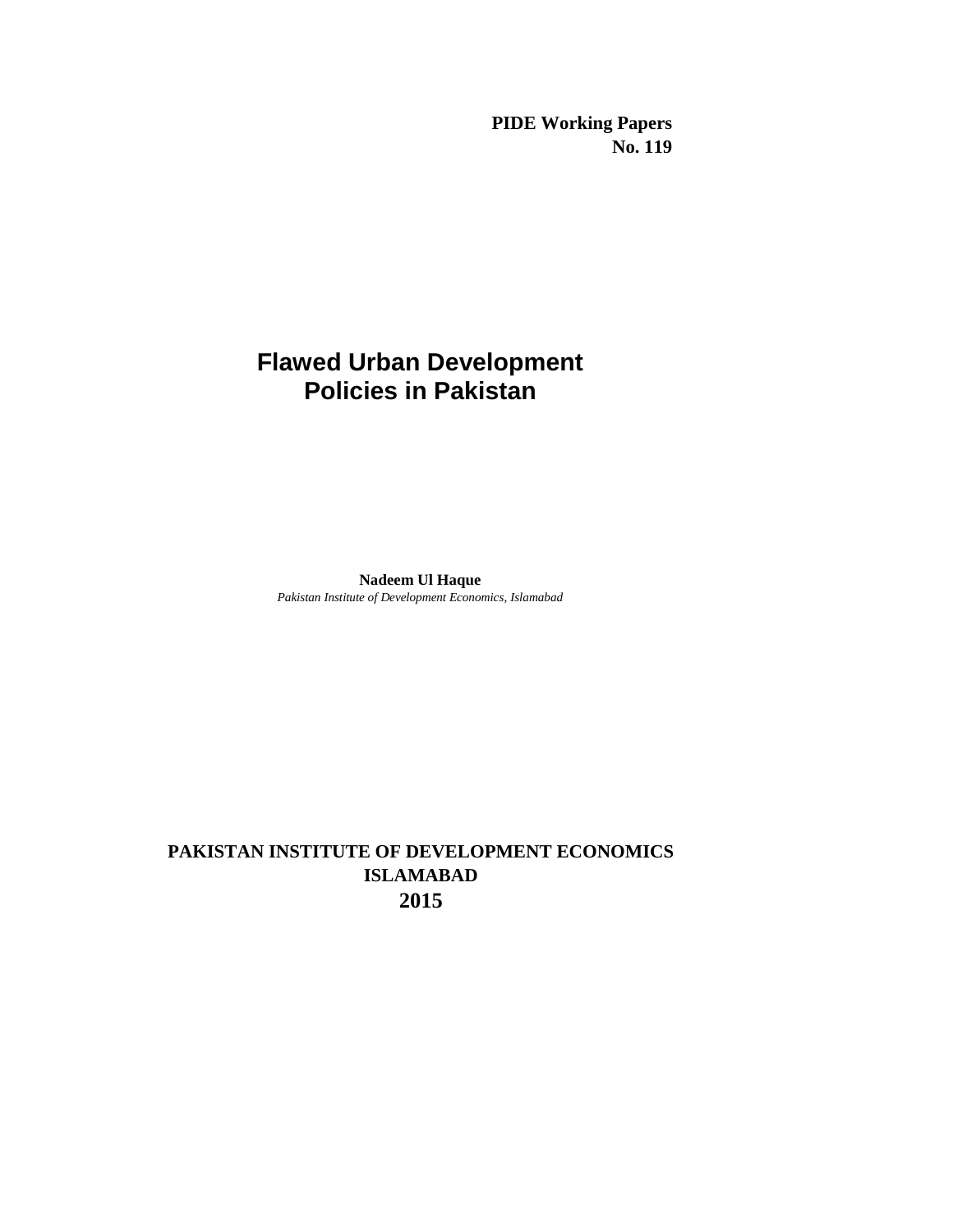*Editorial Committee* Dr Abdul Qayyum *Head* Dr Durr-e-Nayab *Member* Dr Anwar Hussain *Secretary*

All rights reserved. No part of this publication may be reproduced, stored in a retrieval system or transmitted in any form or by any means—electronic, mechanical, photocopying, recording or otherwise—without prior permission of the Publications Division, Pakistan Institute of Development Economics, P. O. Box 1091, Islamabad 44000.

**© Pakistan Institute of Development Economics, 2015.**

Pakistan Institute of Development Economics Islamabad, Pakistan

*E-mail:* publications@pide.org.pk *Website:* http://www.pide.org.pk *Fax:* +92-51-9248065

Designed, composed, and finished at the Publications Division, PIDE.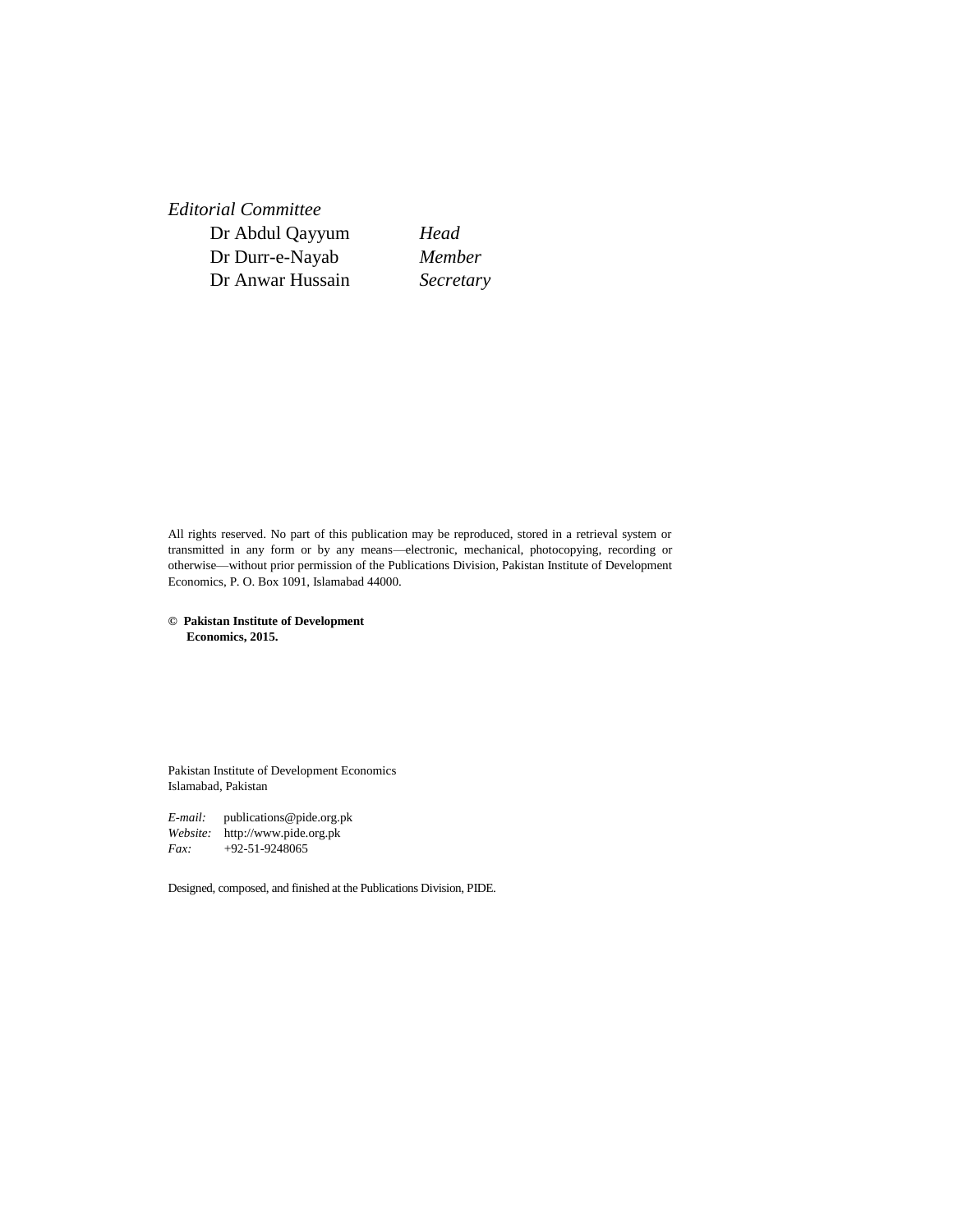### **C O N T E N T S**

|                                                      | Page |  |  |
|------------------------------------------------------|------|--|--|
| 1. Introduction                                      |      |  |  |
| 2. Literature Review                                 | 1    |  |  |
| 3. Where are the Tower Cranes?                       | 3    |  |  |
| 4. Dysfunctional Cities                              |      |  |  |
| 4.1. Suburbia without Downtowns                      | 5    |  |  |
| 4.2. Limited Space for Urban Activities              |      |  |  |
| 4.3. Cities for Cars                                 | 8    |  |  |
| 4.4. Energy Intensive and Environmentally Unfriendly | 9    |  |  |
| 5. Why Should Urban Development be at the Heart of   |      |  |  |
| 10<br><b>Pa istan's Growth Policy?</b>               |      |  |  |
| 6. Urban Development Held Hostage                    |      |  |  |
| 7. Spill Overs of Reform                             |      |  |  |
| 8. Conclusion<br>13                                  |      |  |  |
| <b>References</b>                                    | 15   |  |  |
|                                                      |      |  |  |

## **List of Tables**

| Table 1. Punjab Land Subdivision Rules 2010                 |   |
|-------------------------------------------------------------|---|
| Table 2. Allocations from Annual Development Plans 2013 -14 | 9 |
| Table 3. Pakistan is Energy Intensive                       |   |

## **List of Figures**

| Figure 1. Islamabad Map             |  |
|-------------------------------------|--|
| Figure 2. Key Institutional Changes |  |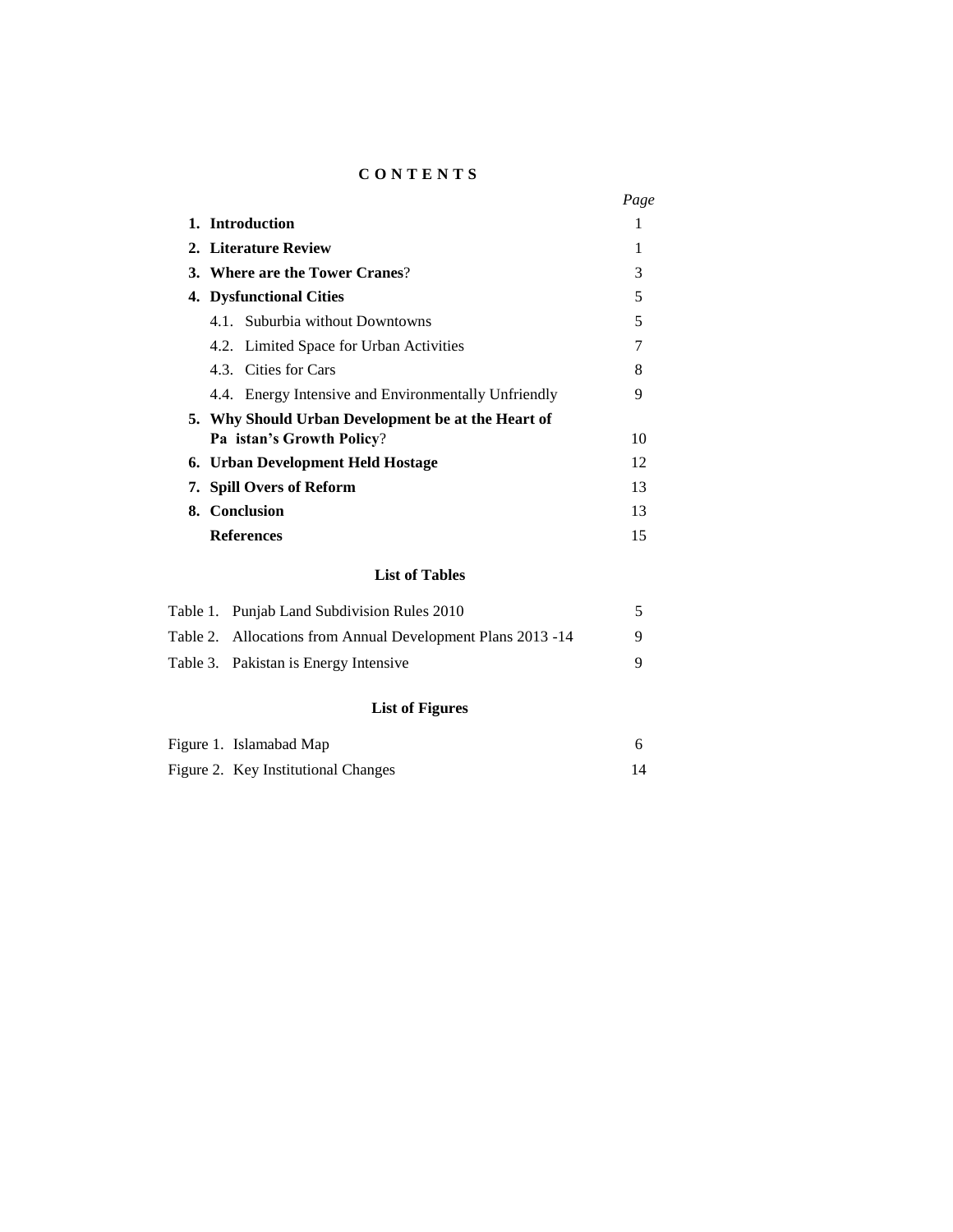#### **1. INTRODUCTION**

History and civilisation move in cities. All major scientific, social, political, economic and technological innovations have happened in human agglomerations known as cities. Great civilisations and empires have been developed around cities. It is not accidental that the dominant empire of any time had the most important, creative and fascinating cities of the time. World is urban, and economic growth and urbanisation are inextricably linked. There is a whole new approach to understand growth and development, which tells us that "a city, economically, is like the nucleus of an atom" and there is a need to understand how development can be enhanced through construction and operations of city [Jacobs (1969); Jacobs (1984) ; Lucas (1988)].

Recognition of cities as the centre of production has gained significance since the Industrial Revolution. With the development of new technologies and service industries, the structure of the city has become increasingly diversified and complex. Cities now often reflect the prosperity of modern life, and the difference between rich and the poor countries often lies in the productivity of their cities.

#### **2. LITERATURE REVIEW**

#### **Policy is "Slave of Some Defunct Economist"**

"Cities" still remain a subject that the developing world fails to understand despite the fact that Robert Lucas's Nobel Prize was largely based on it. Without going into the epistemology of development, which too is interesting but perhaps could be the subject of a different paper, let us try to understand development thinking and how it impacts Pakistan.

Development economics is a young subject that has evolved with mounting evidence consisting largely of crises in poor countries and the gnawing persistence of poverty and other deprivation indicators. We can count roughly 5 turning points in development thinking [see, Yusuf (2009)].

- **Factor accumulation, Infrastructure Development, and Birth of Foreign Aid.** The world was seen as a 2 sector model [Lewis (1954); Todaro (1970)] and a big push [Gerschenkron (1962)], which was required to move away from reliance on agriculture to industry. An aid establishment was created to first provide Capital and investment and then develop policy frameworks based on central planning and import substitution through a new breed of development professionals trained in the west.
- **Basic Needs and Poverty:** After only 2 decades of this model disillusionment set in and the World Bank started articulating a basic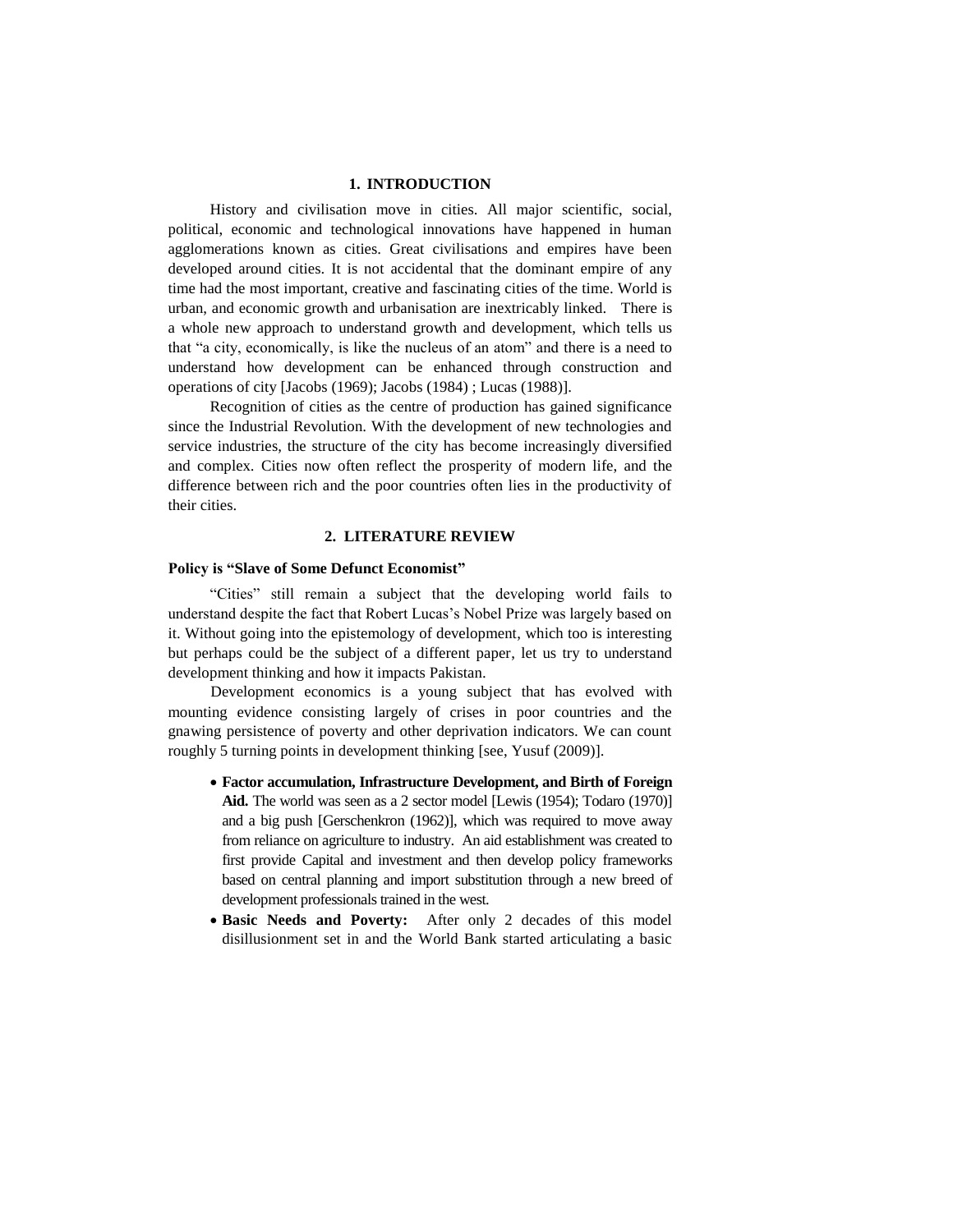needs approach targeted towards the needs of the poor. Disillusionment with growth had set in and poverty was directly being targeted.

- **Structural Adjustment:** In the eighties, the old central planning states and their plethora of market interventions had led to large accumulations of debt, which brought IMF into the forefront of development policy. Macro stabilisation, rightsizing the state and liberalisation were the themes of this era.
- **Institutions and Governance:** Research following Lucas (1988) showed the importance of institutions and governance, not only in determining growth and welfare but also for fostering technology which increasingly has been shown to be the determinant of growth. However at the policy level this area is still not fully accepted since few donors understand the deeper implications of this.
- **MDGs and the New Microeconomics:** Development is now seen as social safety nets and the achievement of key social indicators (health, education, etc). The goals are national, so is the measurement, and it is considered that the job of policy makers is to deliver these benefits to people where they are.

In this evolution of development economics, the 2 sector model persisted for much of the post war period. Recently World Bank has woken up to Jobs and urbanisation [The World Bank (2012)] and urbanisation [The World Bank (2012)] as issues that should be addressed but it is still too early to see these being translated into policy. Meanwhile policy now is preoccupied with the MDGs and poverty reduction most of which translate into benefits and welfare delivery to a rural population.

Where is Pakistan in all this? Pakistan still has not completed its structural adjustment and has just commenced its 17th Fund Program for economic stabilisation. Pakistan's economic growth policy remains stuck in the phase of "factor accumulation, infrastructure development and aid". All governments as well as any discourse on economic development seem to look for more aid to develop more infrastructure, mainly roads. The chimera of industrial development through subsidies and protection is still the goal of policy. Agriculture too is subsidised with many projects for irrigation and farm to market roads taking up development funding.

Several myths prevail in the economic discourse, which shape these policies. It is widely believed that Pakistan is a rural country with 70 percent of the population living in rural areas and engaged in agricultural activities. The proponents of this argument then seek to draw resources, subsidies, welfare and infrastructure toward the rural areas, which more often than not are small towns.<sup>1</sup>

l

<sup>1</sup> Population census has become politically contentious since it determines political constituencies and the distribution of revenues. While a census has to be done every decade according to the constitution, politics always holds it up. The last census was done in 1998.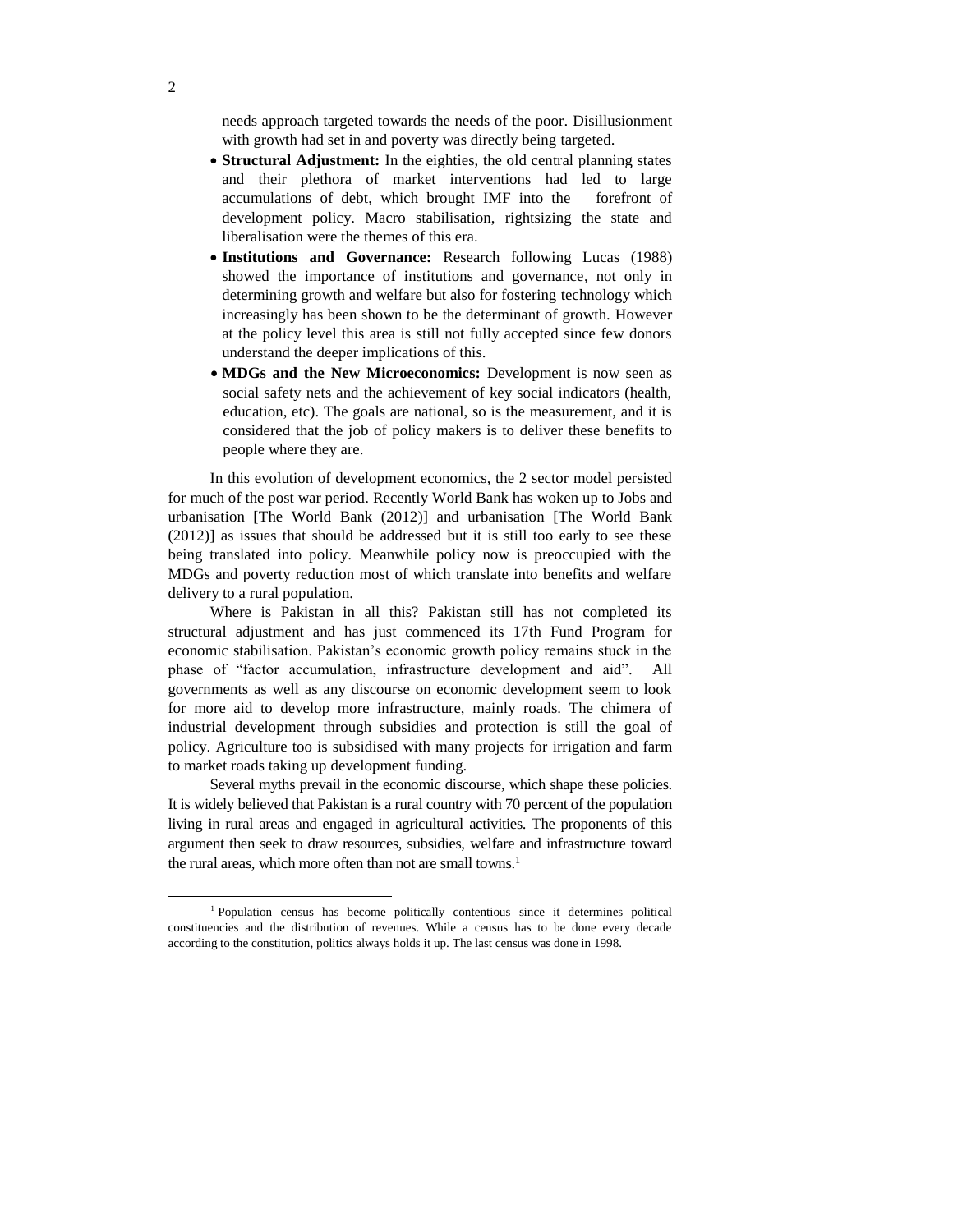Preoccupied with structural reform based on a fiscal retrenchment (austerity) and meeting the demands of the donor community on MDGs, Pakistan government has not yet even considered developing a growth policy or develop institutions and governance that might be capable of delivering on any aspect of reform or development. Austerity policies alongside increasing demands on the government have denuded capacity everywhere. The country now has no funding for research or for social policy interventions. Consequently, thinking of ministers and senior policymakers continues to be "guided by academic scribblers" of the first era of development except for the bouts of austerity mandated by the Fund.<sup>2</sup>

In 2011, Planning Commission got approval for a Framework for Economic Growth (FEG) from all the highest forums in the country. FEG was prepared with wide consultation and was aligned with latest international research. It identified the key constraints to growth and the reforms that would be required to generate growth in productivity, innovation and entrepreneurship [Hausmann and Rodrik (2002)]. Growth could be enhanced and accelerated to 8 percent per annum if key institutional changes could be made (see Box 1).

Given the limited capacity in the country, and the preoccupation of policy with austerity and seeking aid, FEG was discarded even though it was approved. As happens with all policy in Pakistan, it was finally officially discarded with a change in government.

#### **3. WHERE ARE THE TOWER CRANES?**

Research on urban issues is scarce in Pakistan, more so in the context of cities. Process of urbanisation, and to some degree service delivery, are the only areas where researchers have shown some interest, while cities as an entity have eluded their attention. Little research throws light on cities' functionality, patterns, zoning, optimum size, architecture, globalisation, governance, or the developing phenomenon of urban sprawl in Pakistan.<sup>3</sup>

FEG had made a claim that Pakistan is more urbanised than the policy narrative is willing to accept. This has now been substantiated by Reza Ali

 $\overline{\phantom{a}}$ 

<sup>2</sup>Keynes' famous statement is very germane to Pakistan thinking. "*The ideas of economists and political philosophers, both when they are right and when they are wrong, are more powerful than is commonly understood. Indeed the world is ruled by little else. Practical men, who believe themselves to be quite exempt from any intellectual influence, are usually the slaves of some defunct economist. Madmen in authority, who hear voices in the air, are distilling their frenzy from some academic scribbler of a few years back. I am sure that the power of vested interests is vastly exaggerated compared with the gradual encroachment of ideas*."

<sup>3</sup>As vice Chancellor of The Pakistan Institute of Development Economics (PIDE), I had initiated a Cities Research Program with a conference in Karachi, entitled, Cities: the Engine of Growth on November. Later as Deputy Chairman of the Planning Commission, we enshrined urban development as one of the 3 centerpieces of the Framework of Economic Growth which though approved by the National Economic Council and the Parliament was never completely understood by most people especially the development practitioners and their masters- the aid establishment.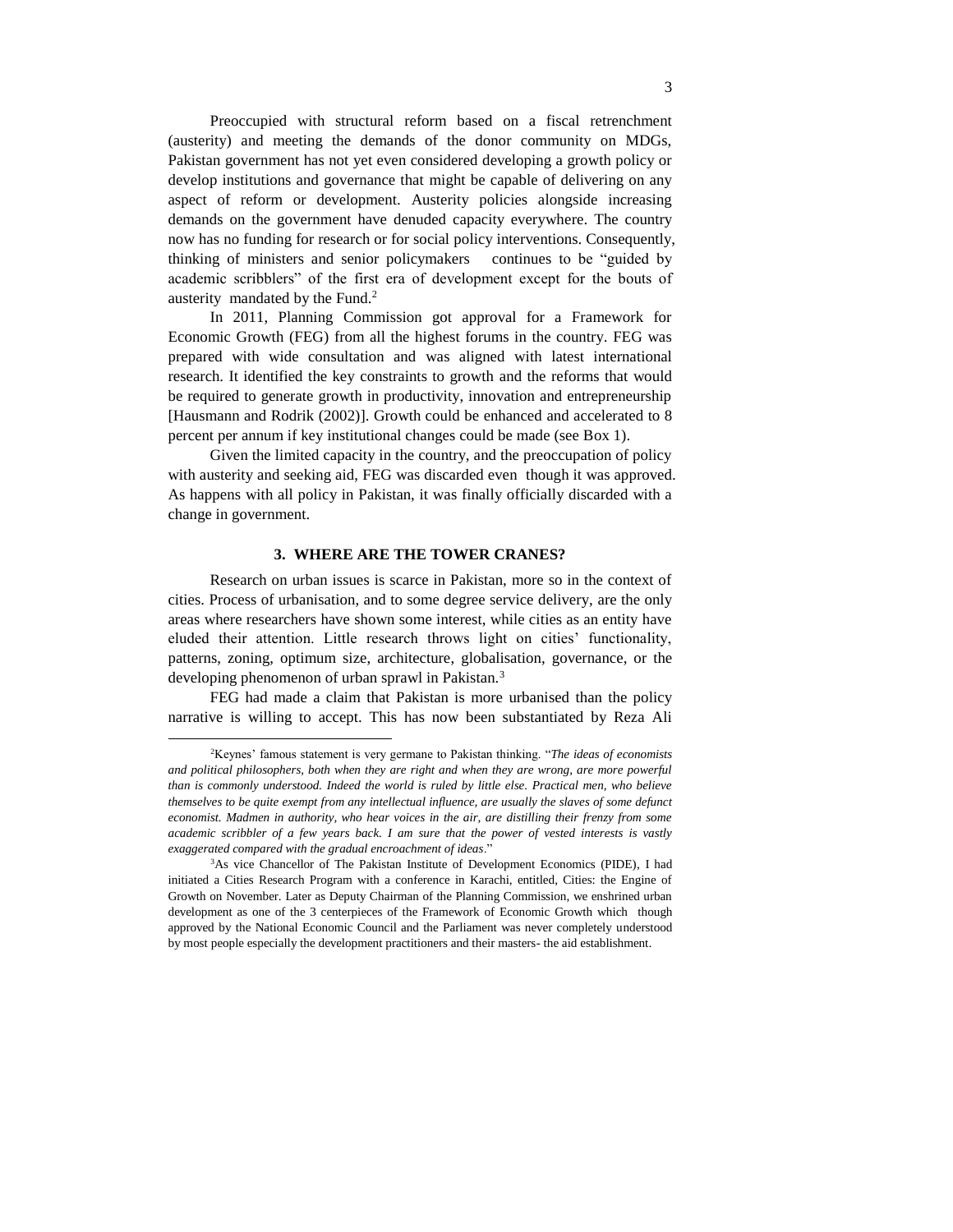(2013). Using satellite imaging he has identified agglomeration and come to the conclusion that 70 percent of Pakistan' population live in areas that are dense enough to be called urban or urbanising.<sup>4</sup> In short Pakistan is an urban country where the policy narrative refuses to accept this reality.

Despite the FEG, there is no urban policy in Pakistan and the growth potential of cities is totally stifled. Despite the rapid urbanisation, a combination of dirigiste urban regulation and import substitution policies keeps the construction and real estate development sector completely underdeveloped. This is so obvious and any visitor to one of Pakistan's cities is struck by the question that I raised many years ago "where are the tower cranes?" Most cities, where development is taking place rapidly (e.g. Dubai, Shanghai, Taipei Djakarta) the skyline is full of tower cranes. In Lahore, there are apparently 11 tower cranes out of which only 5 are involved in construction while 3 are involved in demolition. In all of Pakistan there are only a handful of projects of sufficient size and height to demand tower cranes.

As argued above there is considerable inertia in development thinking in Pakistan and institutions that does not allow the country to learn from the global knowledge pool (research capacity). In early years of independence, the "garden city" approach to urban planning was adopted—Gulberg and Islamabad are ideal examples of this. This was a low slung suburban development pattern with an excessive weight given to housing. This approach has continued unabated to date.

This approach has led to Pakistani cities developing as large suburban sprawls.

Without a change in paradigm, construction remains a small family business and the few large construction companies that exist are merely government contractors for large infrastructure development companies. Only a handful of the membership of the Association of Builders and Developers have a balance sheet of over \$ 100 million. Most of them are into land development. Builders of serious quality and size are few and far between. For historical, cultural and geographical reasons, Karachi is somewhat more liberal in terms of its view of construction than the rest of the country. But by international standards activity in Karachi too is less than it should be. Very few construction companies are listed on the stock exchange or have national or regional outreach.

Pakistan's youth bulge is much discussed forcing the government to occasionally announce youth packages. Much is made of education and skill training. Interesting enough, skill training is given in anticipation of migration. Demographic data shows that youths  $(\leq 30)$  are about 90 million. Roughly 3 million kids will enter the labor market every year. Pakistan must pull out all the stops for increasing growth and developing employment opportunities. FEG

 $\overline{a}$ 

<sup>4</sup> Terms in this area are hard to understand. Often suburbs are classified as rural, peri-urban or urbanising.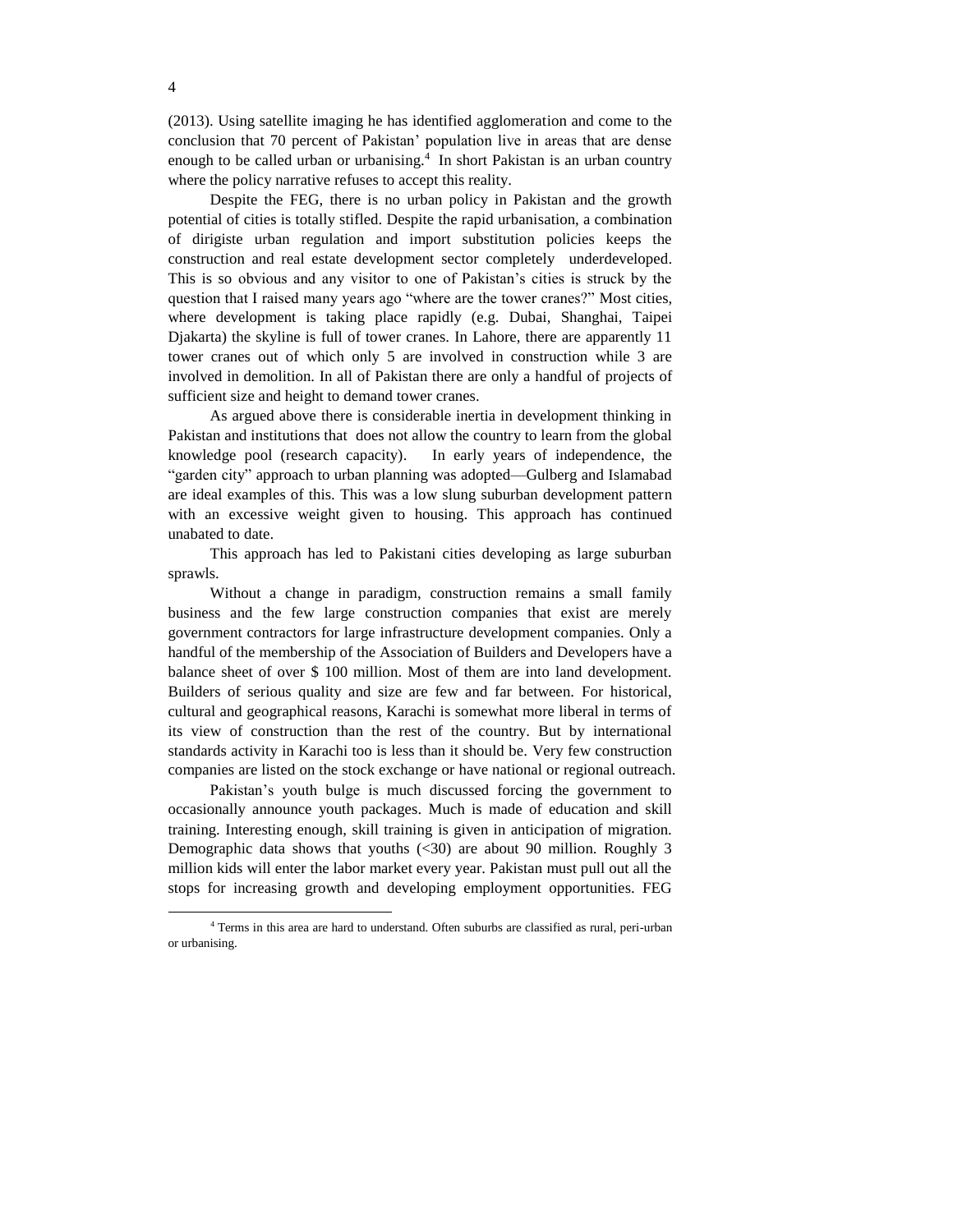made this point emphatically noting that Dubai invested 27 times more per acre than Pakistan in construction because they have a better framework for building.

Despite the possibilities of growth and employment, policymakers remain fixated on the 2 sector model (pushing agriculture and manufacturing) and development projects financed by aid—the narrative of the past.

#### **4. DYSFUNCTIONAL CITIES**

#### **4.1. Suburbia without Downtowns**

The focus on low rise garden city, suburban development has incentivised a sprawl, while also neglecting downtown development. All Pakistani cities appear to have no downtowns or city centres--dense areas of mixed use concentrate residential, office, commercial and entertainment within an almost walkable district. All cities were showing a clear downtown development up until the sixties before the Garden city paradigm took root. This fits in nicely with the development paradigm of pushing for industry through subsidies and developing infrastructure through aid and benefitting the poor through government welfare programs. City planners tell you quite clearly that cities are primarily residential units and have framed rules for such cities (see Table 1).

| ۹ |
|---|
|---|

*Punjab Land Subdivision Rules 2010*

| Rules for developing new housing colonies in Lahore. |                                  |                            |  |
|------------------------------------------------------|----------------------------------|----------------------------|--|
| Percentage of land for                               | <b>Till 2010</b>                 | <b>After 2010</b>          |  |
| Housing with Single Family Dwelling Units            | 60                               | 54                         |  |
| Parks                                                | 7                                | 7                          |  |
| Commercial including Shopping, Office, Entertainment | 2                                | 5                          |  |
| Leisure, Hoteling etc.                               |                                  |                            |  |
| Public Schools, Public Buildings, Libraries etc.     | $\overline{2}$                   | $5-10$                     |  |
| Graveyards                                           | $\overline{c}$                   | 2                          |  |
| Roads                                                | 25                               | 25                         |  |
| Miscellaneous                                        | $\mathfrak{D}$                   | $\overline{c}$             |  |
| Other Guidelines                                     | • Maximum Plot size should be    |                            |  |
|                                                      | 1000 yards                       |                            |  |
|                                                      | • Approach road should be 60     |                            |  |
|                                                      | feet and Internal road should    |                            |  |
|                                                      | be of 40 feet                    |                            |  |
|                                                      | • One 10 marla plot for solid    |                            |  |
|                                                      |                                  | waste management for every |  |
|                                                      | $1000$ plots                     |                            |  |
|                                                      | • Grid Station for Wapda (If     |                            |  |
|                                                      | Wapda requires)                  |                            |  |
|                                                      | • 20 percent of plots up to five |                            |  |
|                                                      | marlas (for low income)          |                            |  |
|                                                      | • Location of tube well (if      |                            |  |
|                                                      | WASA requires)                   |                            |  |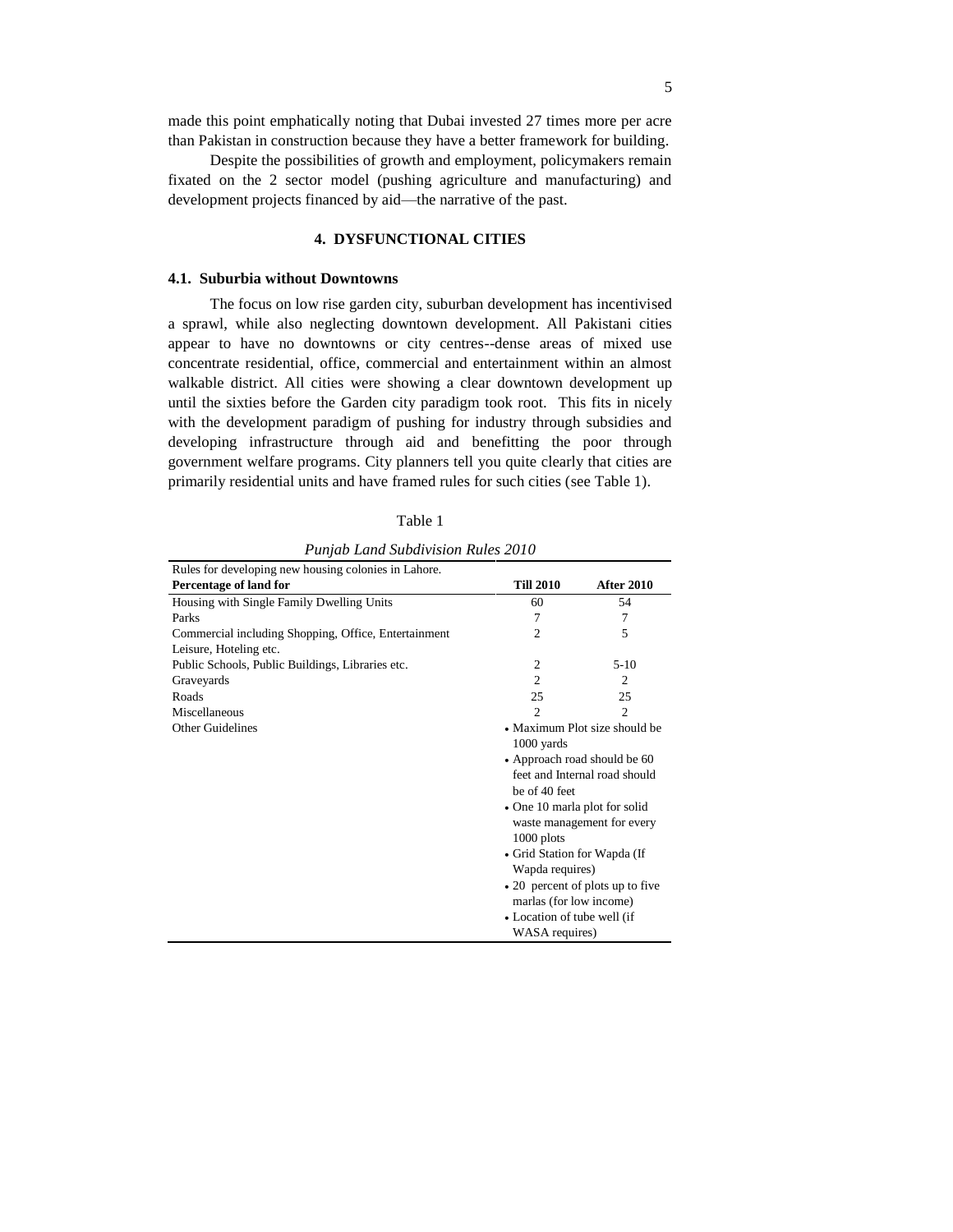Early in the country's history, it was decided that industrial estates would be made outside or on the outskirts of cities regardless of distance from workers houses. Services—retail, entertainment, leisure etc—were and still are not regarded as productive in the policymaker's paradigm. Hence our cities are designed primarily for housing with minimal space for other activities. The land development guidelines in box 1 show that for shopping, entertainment, office, flats, and hotels only 2 percent land was allowed for until 2010. Now we have 5 percent of development for all these purposes. Till 2010, only 2 percent of the development schemes were aimed at the betterment of citizens' lives through the provision of public goods like schools, community centres, libraries and public spaces, the same amount as is put aside for the dead and their graveyards. There was an awakening in 2010 and now it seems that we have 10-25 percent of the schemes for such purposes.



**Fig. 1. Islamabad Map**

Islamabad, which has been developed as a capital city for the last 50 years illustrates well the planning paradigm. Note the block like garden structure with giant parks and small neighbourhood shopping centres. By design the city has no downtown, limited commercial space, and provides mainly for a garden living. The patter of development is linear making daily trips long and hard. The suburban style master plan has mainly provided for the single family homes. The result is that the spread out development makes public transport provision almost impossible. Moreover, land and dwelling units are in such short supply that even rich people find it hard to buy a place in Islamabad. Because of these factors, Islamabad planning has effectively excluded poor and the lower middle class who commute from neighbouring cities.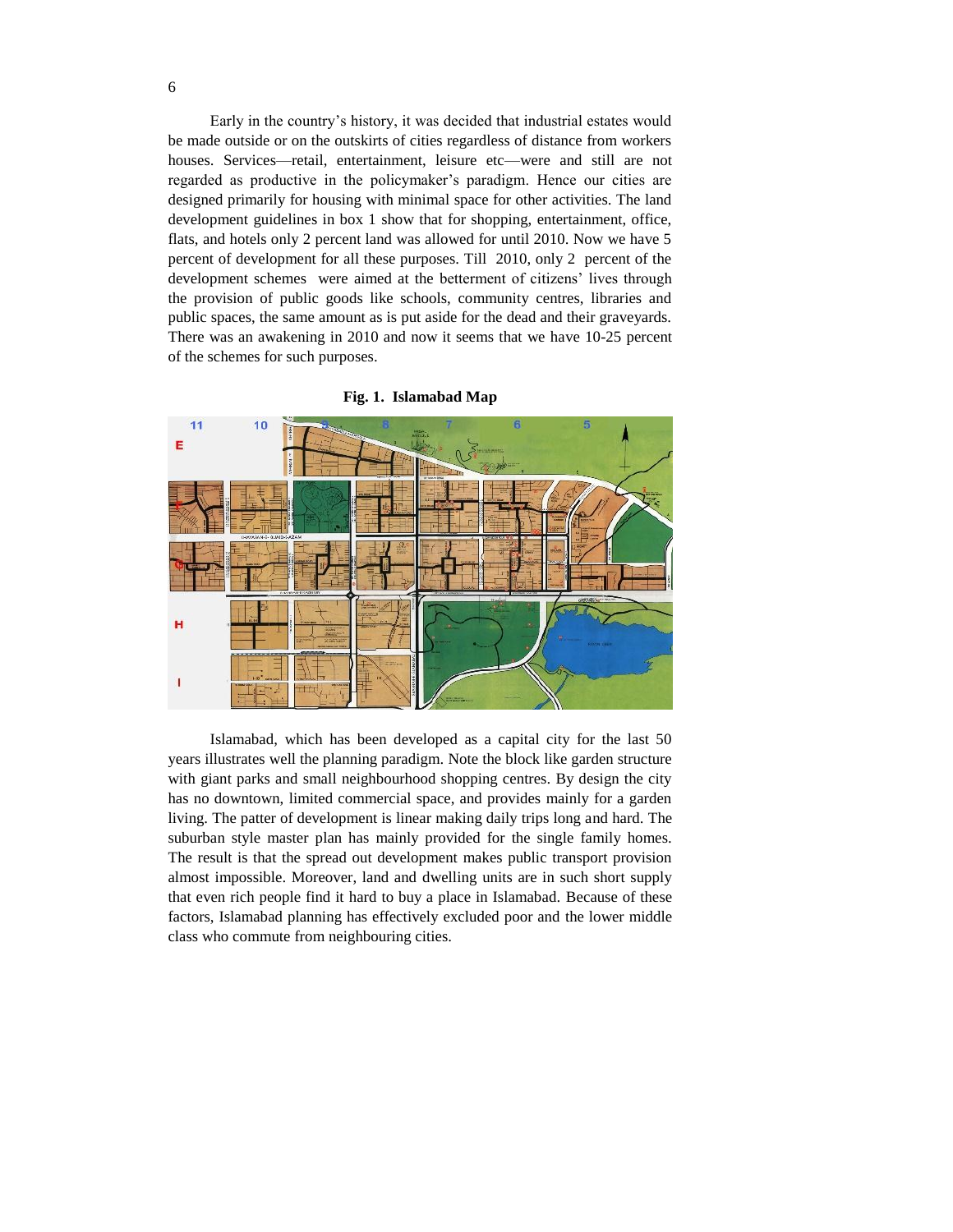The Islamabad pattern of development has been copied everywhere in city development. Most city development has been in the form of housing colonies. Lahore guidelines are shown in Table 1. Defence Housing Authority (DHA), which is one of the largest land development agencies in Pakistan has been following the Islamabad garden city approach. It is an extensive suburb of Lahore with almost 1/3 of the area of metropolitan Lahore. It is probably about 15 percent of Karachi metropolitan area. But its low slung suburban model houses only about 150,000 people in Lahore. Interestingly DHA planning paradigm has produced a community that is well supplied in religious institutions but limited community and entertainment space.<sup>5</sup> It has 26 mosques, 1 cinema, 3 clubs, 1 library, and schools.<sup>6</sup>

#### **4.2. Limited Space for Urban Activities**

l

The suburban, garden city approach to planning has been fixated on a low rise, custom made housing development model. Given the functions that a city should provide, Pakistan's large cities fall short on providing for several functions. An unintended consequence of this city-planning approach has been the persisting excess demands in several areas. It is easy to see the excess demand when you see that the housing stock is being haphazardly and informally being converted to several uses, such as schools, hotels, offices, gyms, restaurants etc. This is not rebuilding of the cities. This is the sacking of the cities. A few points are worth noting in this regard.

- Beaconhouse, the largest private school system in the country is operating 65 per cent of its schools in residential properties without playgrounds and other purpose built facilities.
- Despite the leadership announcing plans for private sector led-growth, the city planning guidelines for many years have not provided for serious office blocks to be built. Some big houses have taken up residential properties and converted them to purpose built upscale offices. Most businesses still operate out of house conversions. In some places like Gulberg Lahore and Blue Area Islamabad, some buildings have been built but the quality, management framework and approaches are not viewed as attractive by businesses.

 $5$  Contrary to Jane Jacobs (1969), the Islamabad/DHA paradigm allows for large parks but with the proviso that you can only visit those for playing or recreation fully clothed. In other words jogging or playing a game in shorts is not allowed.

<sup>&</sup>lt;sup>6</sup> The upshot of this planning paradigm is that city resources are very unequally distributed. According to Hassan (1983, 2012) who noted that how the investments in a city are made mainly in urban areas. Looking at the maps of most of the big cities, one can see that the large housing estates take up most of the prime land. Cantonments, which have now become prime residential estates have come virtually into city centres. Roads, clubs and other amenities, which take up city space are all for the elite.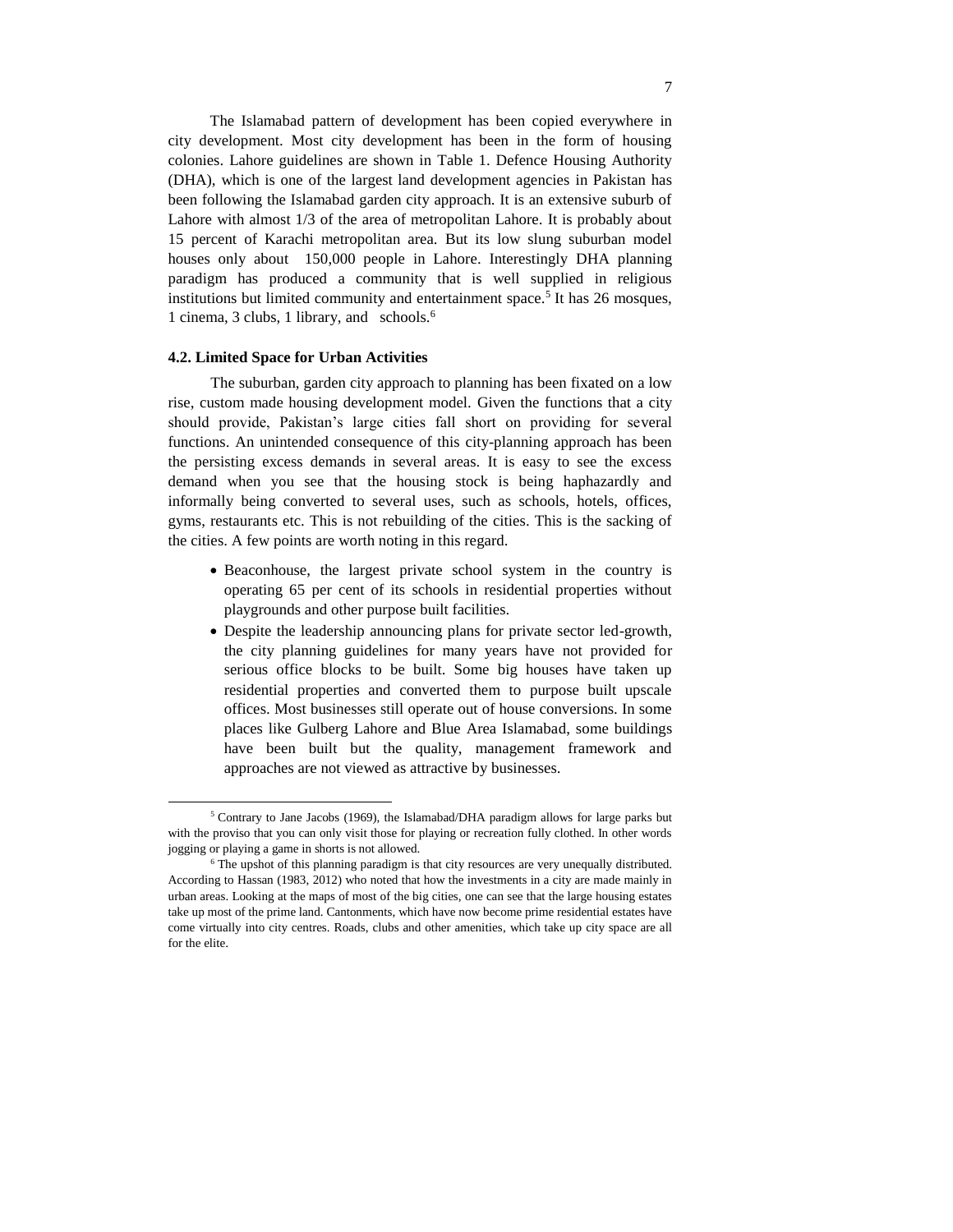- The most significant fact is that with a growing and large population with a huge unmet demand for housing, it is surprising to see the single family home fixation. Even for housing for the poor, Punjab has recently developed a housing development plan that is 25 miles from the centre of Lahore on the basis of ownership of small plots. In this way conversion of irrigated arable land into housing colonies is accelerating. This policy framework encourages peri-urban development.
- Cinemas have actually decreased in every Pakistani city since independence despite the fact that city sizes have grown enormously. Partly Islamisation did not help the cinema industry but the rules of property development reinforced the trend against cinemas.
- Restaurants are mostly in home conversions.
- Perhaps the biggest deficiency is that of public and community infrastructure. Community centres, libraries, play grounds are in extreme short supply. Urban development has not really considered the provision of these community and societal requirements in earnest.
- Interestingly, large five star hotel development took off in the 60s but since then there are only a handful of big hotels that have come up.
- Shopping malls have not been allowed until recently. Even now a city of 14 million people Karachi has only 1 shopping mall of international quality and Lahore with 10 million has none.
- City management focused on suburban development turned away from downtown development. As a result, the old central district where various activities-cinemas, restaurants, offices, businesses—had clustered is no longer an attractive destination.

#### **4.3. Cities for Cars**

Apart from housing, city management is also obsessed with cars. They are continually widening roads, building flyovers, stifling commerce to clear the way for cars and carving up city space to make sure that cars have a smooth flow. In the Annual development plans, allocations for roads are higher than education and most other heads (see Table 2). Despite the fact that the world is beginning to make the use of the car in inner city more expensive for more people and energy-friendly community, planners in Pakistan are doing everything possible to make the city more car friendly.

Planners in Pakistan remain grounded in yesterday's model and are pushing the suburban dream around the car. Flyovers and wide avenues are continuously being developed at the cost of community and business cohesion. Such development has also driven the bicycle out of most large cities. The objective function seems to be to minimise time in the car over long distances even if there is no business at the other end.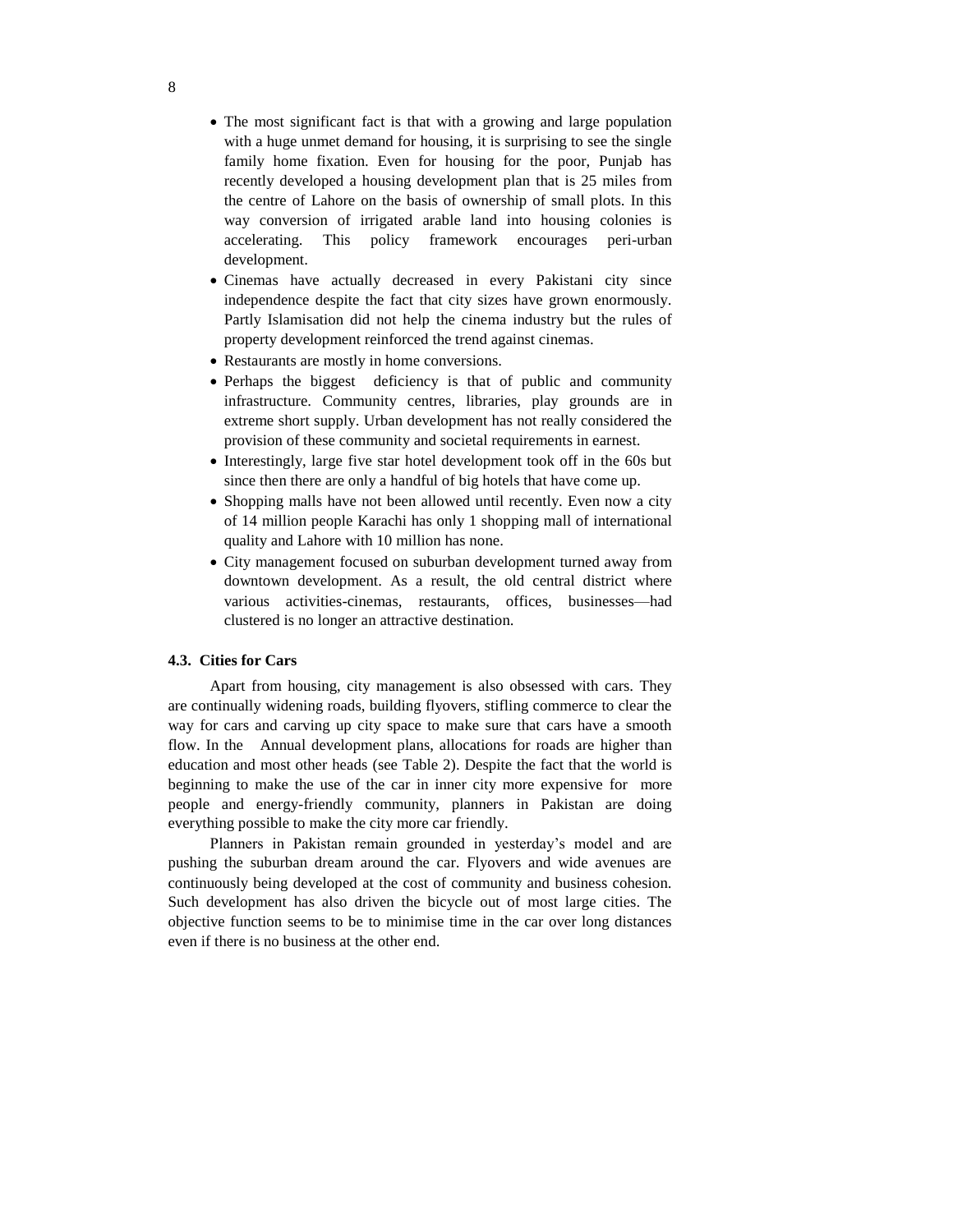| Allocations from Annual Development Plans 2013 -14 |        |       |         |  |
|----------------------------------------------------|--------|-------|---------|--|
| Sector                                             | Punjab | Sindh | Federal |  |
| Roads                                              | 12.45  | 9.35  | 9.17    |  |
| Education                                          | 10.37  | 7.46  | 4.17    |  |
| Urban Development                                  | 5.39   | 5.41  | N/A     |  |

Table 2

The suburban sprawls make the average travel to work longer and longer. The Lahore Bus Road Transport that has been started has an average trip of 15 kilometres. Islamabad, the wagon routes have an average trip of 22 kilometres. Karachi is considerably higher.

#### **4.4. Energy Intensive and Environmentally Unfriendly**

The pattern of living that was adopted 60 years ago and remains in place even today has increased the energy bill. Today Pakistan spends 7 per cent of GDP on the import of oil. While Pakistan ranks low on most development indicators (see Table 3) in oil imports it ranks number 29. The National conservation strategy had pointed out in 1992 that the emissions from cars were increasing pollution in Pakistan's cities. The sprawl has accelerated since that report as has the policy of protecting domestic assembly of cars with obsolete technology, which to date uses leaded gasoline. It is no wonder that Karachi ranks among the most polluted cities and Lahore and Islamabad are climbing the rankings.

| Pakistan is Energy Intensive |           |                                    |                       |  |
|------------------------------|-----------|------------------------------------|-----------------------|--|
| Sector                       | Rank      | Source                             | Year                  |  |
| Human Development Index      | 146th/177 | <b>United Nations Development</b>  | 2006 est.             |  |
|                              |           | Programme's Human                  |                       |  |
|                              |           | Development Report                 |                       |  |
| Quality-of-life Index        | 93rd/111  | Economist Intelligence Unit        | 2005 est.             |  |
| Literacy Rate                | 159th/177 | List of countries by literacy      | 2009 est.             |  |
|                              |           | rate                               |                       |  |
| Population                   | 7th/221   | CIA World Factbook                 | Total: 193,238,868    |  |
|                              |           |                                    | (July 2013 est.)      |  |
| <b>Population Density</b>    | 58th/241  | Economist Intelligence Unit        | List of countries and |  |
| Index of Economic Freedom    | 121/177   | The Wall Street Journal and        | 2013 est.             |  |
|                              |           | the Heritage Foundation            |                       |  |
| GDP (Nominal) per Capita     | 135/182   | <b>International Monetary Fund</b> | 2006 est.             |  |
| GDP (Nominal)                | 45/181    | <b>International Monetary Fund</b> | 2006 est.             |  |
| GDP (PPP)                    | 28/229    | CIA World factbook                 | 2012 est.             |  |
| GDP (PPP) per Capita         | 178/229   | CIA World factbook                 | 2012 est.             |  |
| Global Competitiveness Index | 124/144   | World Economic Forum               | 2012-2013             |  |
| Ease of Doing Business Index | 107/185   | World Bank                         | 2013                  |  |
| Oil imports                  | 35/209    | <b>CIA World factbook</b>          | 2009 est.             |  |

Table 3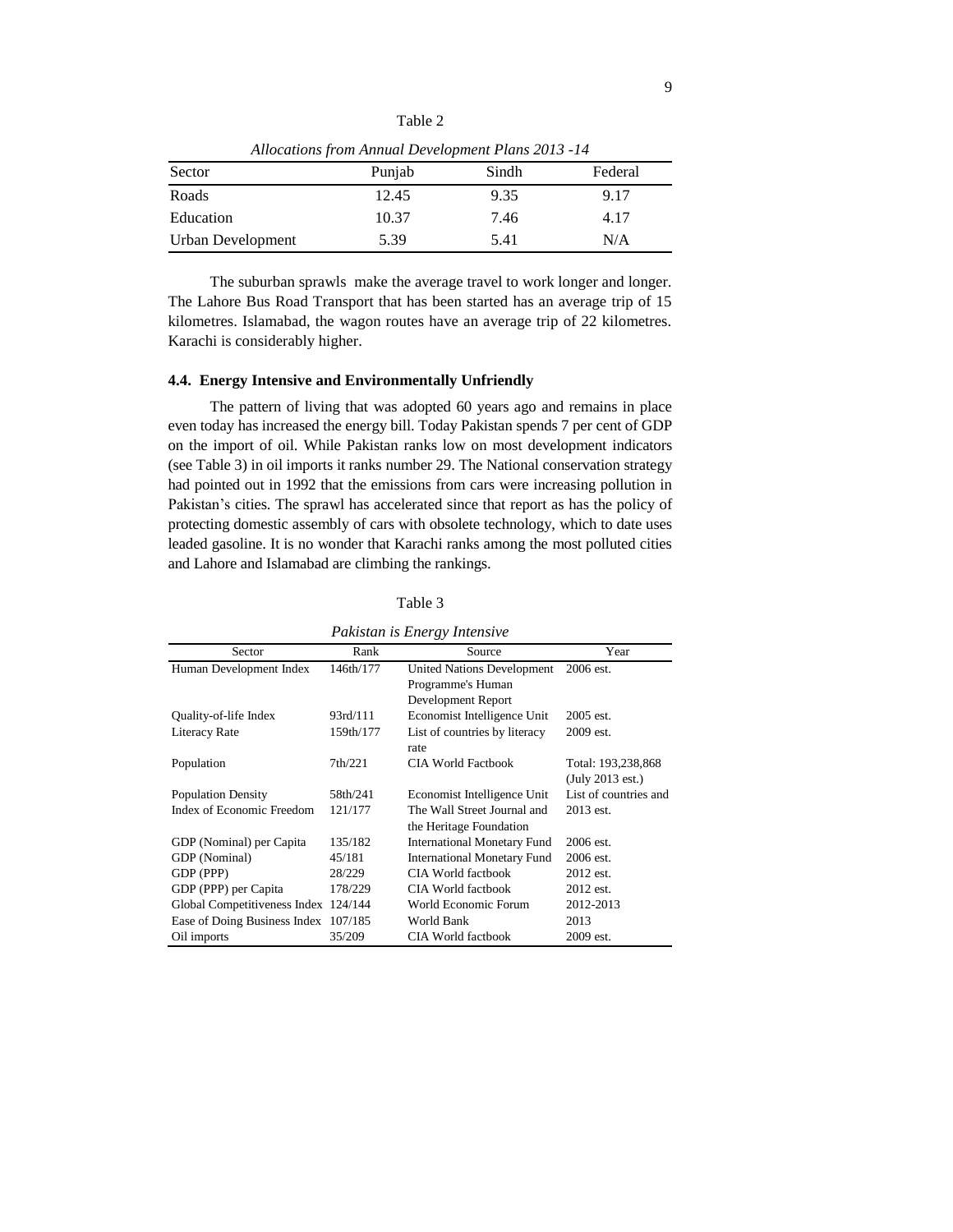Not only is the sprawled suburbia favoured by policy, there are no energy standards for building. Most houses and buildings are simple concrete structure built with little care for energy conservation. Building materials for energy conservation such as insulation, double glazed windows etc. are expensive and difficult to obtain. The import regime does not particularly encourage these energy efficient inputs.

For a country that is experiencing extensive energy difficulties, it is surprising that there has been no real discussion of the city lifestyle and energy.

#### **5. WHY SHOULD URBAN DEVELOPMENT BE AT THE HEART OF PAKISTAN'S GROWTH POLICY?**

The Framework for Economic Growth (FEG) of the Planning Commission (which the government adopted just as easily it discarded) suggested that urban renewal be at the heart of Pakistan's growth revival. Much research and consultation established that urban renewal was urgently needed for several reasons.

- (1) As pointed out above there is large unmet demand for all urban activities. The market will quickly identify and respond to supply this need. Estimates of Pakistan's informal economy and diaspora investment potential suggest that financing for such investment will be readily available. Such activity will also bring in the foreign investor.
- (2) Construction activity, which will pick up with a urban renewal strategy will not only employ the youth bulge that we are passing through, it will also revive several other industries given its backward and forward linkages. The employment and growth impacts that have been calculated are large. (see box 1).
- (3) Evidence has mounted up from many countries that the crucible of growth, development and modernity is the city [Glaeser (2011)]. Good things such as entrepreneurship, innovation, market development, idea development, learning, risk management, skill development all happen in dense cities not suburban sprawls.
- (4) People gather in cities not to live in a rural setting but to take advantage of proximity, which enhances learning and productivity. History shows that people flocked to merchant cities that often operated on rules that facilitated trade. 7

l

<sup>7</sup> There is a lot of interest among the international community to push for India-Pakistan trade. It is the contention of the FEG that urban development based on commercial development would generate this trade.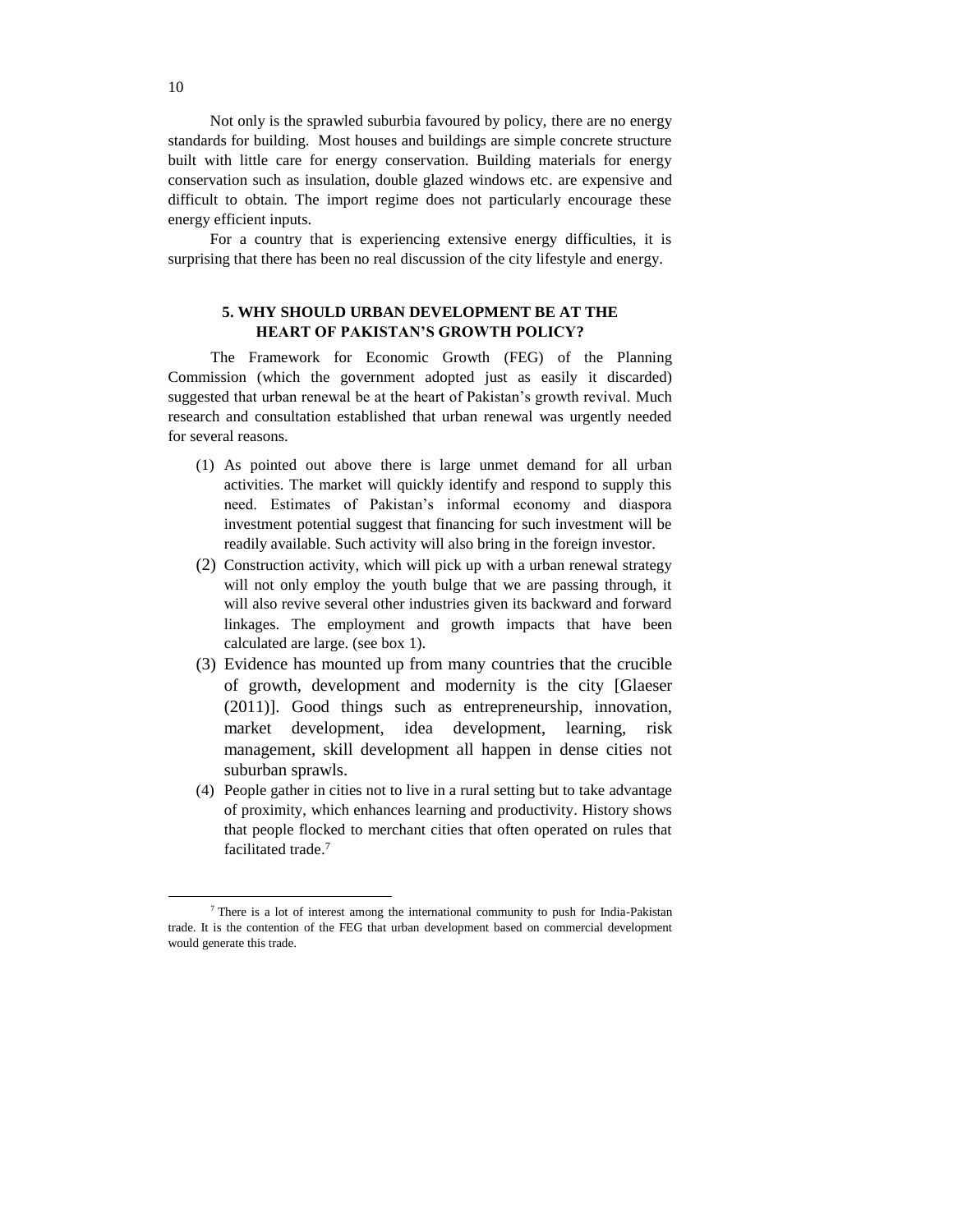#### **BOX 1**

#### **FEG Reform with a High Payoff**

Continuing colonial policy, the government gives housing as part of compensation in city centers to officials. This practice has put the government into the real estate business and has starved cities of prime land for development.

The PC developed a reform proposal in keeping with the FEG that was based on modern principles. Compensation should only be monetary and linked to private sector market determined levels. All perks would then be eliminated.

With this reform, the government in Islamabad would be able to make available for serious construction some 864 acres of prime Islamabad property (which is currently housing for the bureaucracy)

The proposal was to assemble the land into large parcels for mixed use complex development. Zoning building laws would be changed to accommodate such construction.

Even with a generous allocation (about 50 percent) for common areas and amenities, about 423 of the 864 acres would be available for complex modern development.

With generous height and use rules, it was estimated by the best experts available that this could result in an investment potential of Rs 6 to 10 trillion. This is equivalent to about USD 60 to 100 billion or 30 to 50 percent of our GDP.

For further details see http://development20.blogspot.com/2013/07/ monetisation-how-valuable-is-your.html

- (5) Even in the west, inner city is being revived, regulation and zoning is being relaxed to allow density, high-rise and mixed use, which is considered to be the cocktail for developing networks and interactions that are necessary for creativity, innovation and entrepreneurship.
- (6) In such cities, cars are not at a premium; walking and bicycling are facilitated. Such cities are environmentally friendly. Wide avenues, flyovers and giant parking lots are not people friendly, they slow down interaction and network development. Hence they are discouraged.
- (7) Public and community spaces improve productivity and behaviour. But these are more than mere sanitation, roads and simple functional buildings. As Fukuyama in 2011 noted, Medellin's violence was curbed through the development of mass transit (metro) system, beautiful and civilized public spaces and buildings. Mistrust in the government declines with this show of public good provision and human interactions are improved.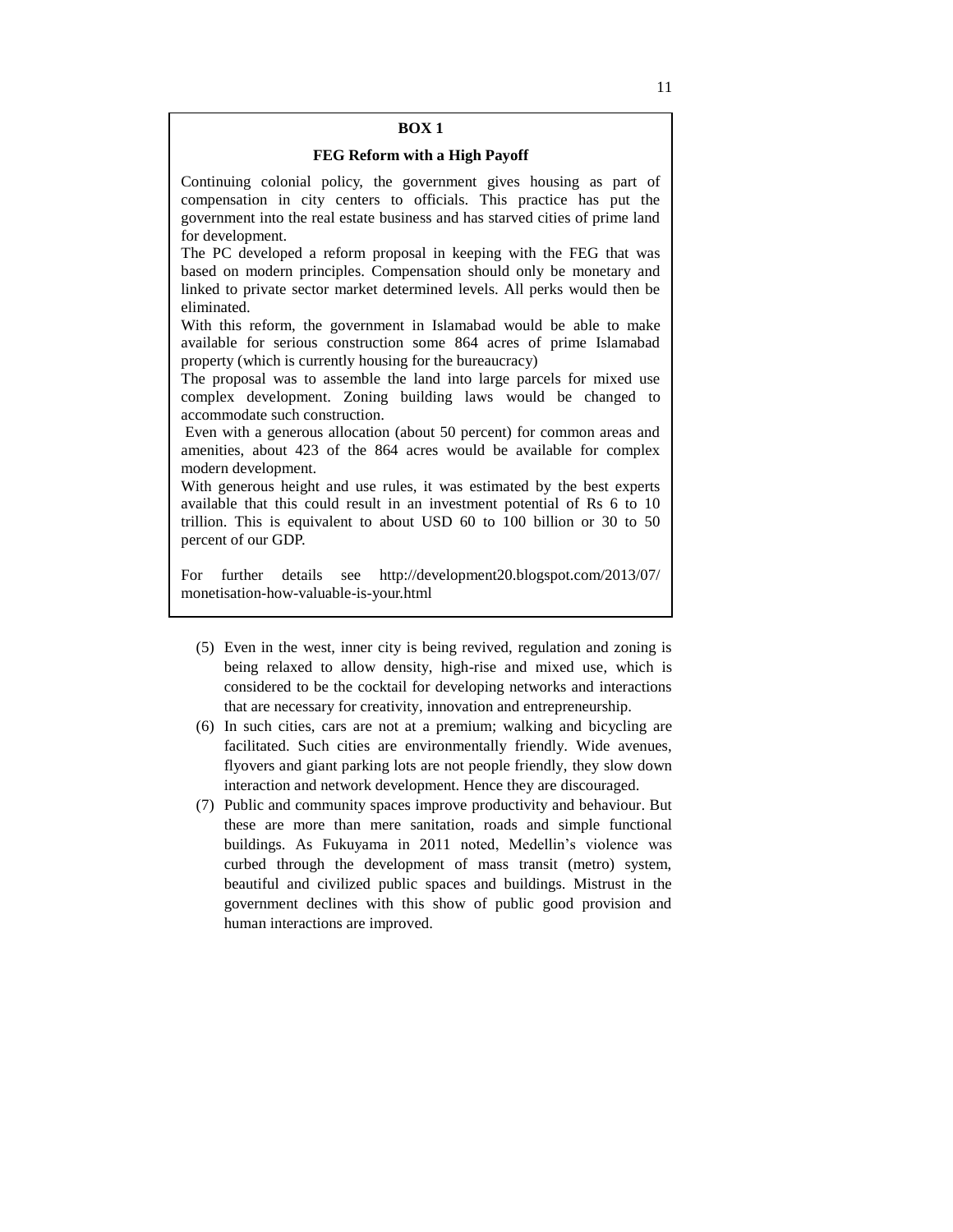#### **6. URBAN DEVELOPMENT HELD HOSTAGE**

City zoning needs to be deregulated to allow for the kind of city that is conducive to jobs and growth. FEG argued for density, high rise, mixed use and walkability. To build these cities, we will have to move out of the earlier suburban model and allow some creative destruction of single family homes. Densification will have to happen in prime areas where outmoded regulations are holding development back.

Our analysis during the preparation of the FEG showed that in the current governance arrangement this reform is going to be hard for many reasons.

First, there is no local government and even the tentative steps that were taken in the past, the federal and provincial systems resisted the reform and finally killed it.

Second, city administration is fragmented. Karachi for example has 5 cantonments and 3 administrative districts with no metropolitan body to coordinate, all of which operate more or less independently. Lahore has one cantonment and 2 overlapping administrative districts. Most big cities have a cantonment comprising of a large part of prime space.

Third, in the absence of local government and a coherent administrative structure, the federal civil service runs cities with little or no local participation. Pakistan has a strong centralised system, the backbone of which is the civil service. The cadre of this civil service fills the local government positions at the beginning of career, moves to the province mid-career and ends the career at senior levels. The entire government structure reports to the senior federal levels who sit on top of the cadre. All hiring is on a unified pay scale and most positions are answerable to the senior federal officials. Most local government reforms happen leaving this system unchanged and hence likely to fail. City government operates at a junior level, too junior to determine an independent course. In any case most of the city supervisors are not local and have no local ownership and often are not in that position long enough to belong there.

Fourth, for historical reasons, a large part of the compensation of government officials—civilian, military, judges and ministers—is in kind, prime housing and gifts of land in new developments. As shown in Box 3, the opportunity cost of these houses is large. Large parts of the cities that are most amenable to real estate development are not coming to market because of this obsolete practise. Without adequate compensation incumbents have no incentive to change the situation. The government is always in the middle of a fiscal contraction to even consider this proposal. With the motive to save billions of rupees, the government is losing investment potential of trillions.

Fifth, the Islamabad/DHA model where land is developed by the public sector and given as reward to officials has inhibited the development of competitive real estate development markets. DHA and CDA remain the largest land development companies in the country. Since all the powerful decision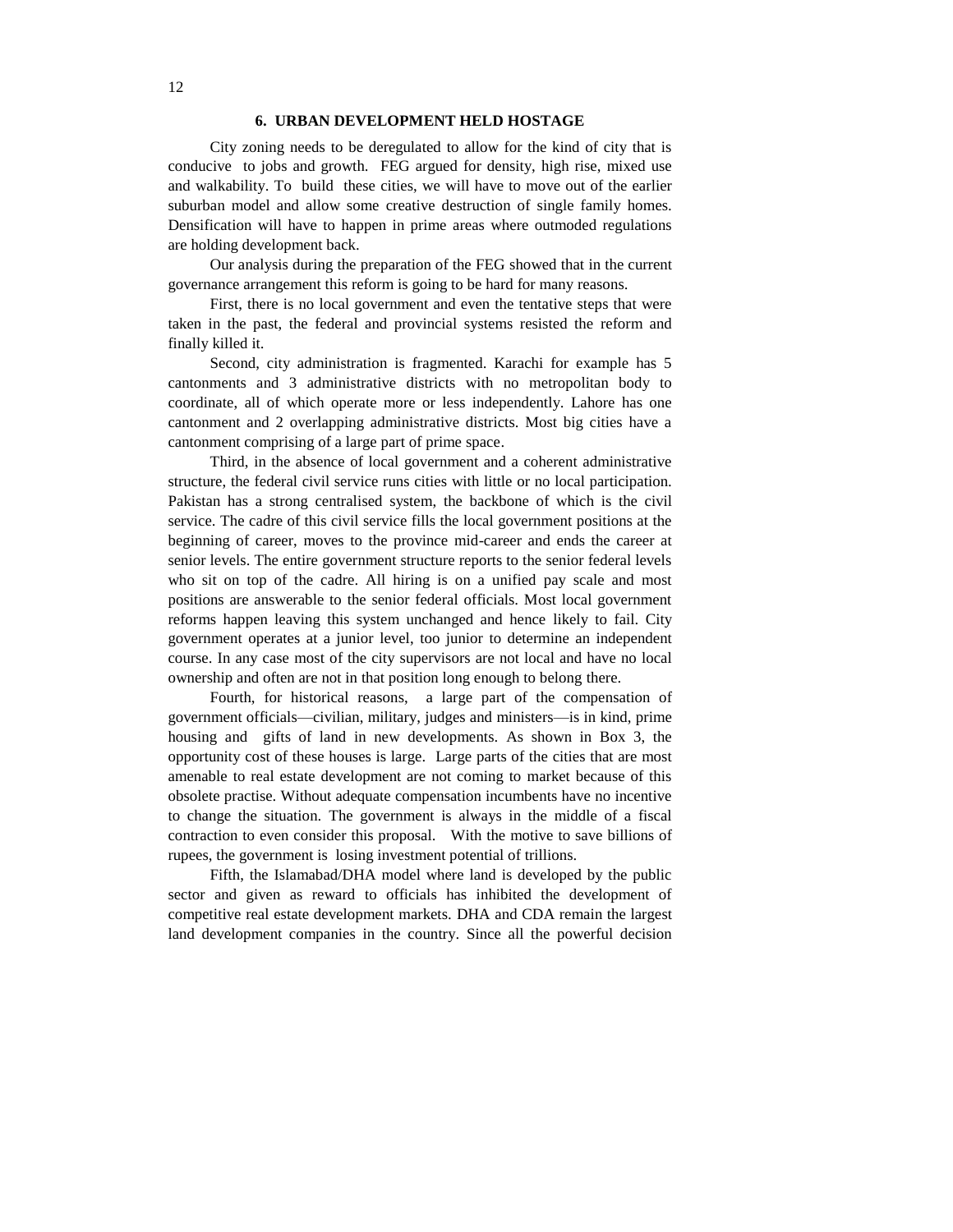makers get wealthy through this land allotment system, the drive to suburbanise is reinforced at the cost of city centre development.

This analysis outlines the thought process behind the growth framework. Civil service reform is a critical reform, which will not only improve government productivity, it will also unleash the power of cities. As the example of Islamabad illustrates if perks are monetised as part of the civil service reform to better align performance and incentives and if the land that is released is allowed to build density, it will open up huge investment opportunities. This reform will also be very inclusive opening out large number of employment opportunities as well as providing housing for a large number of the middle classes and possibly some of the poor.

#### **7. SPILL OVERS OF REFORM**

An important unintended consequence of the barren suburban model that has been in place for decades has been the drying out of culture, public space, and commerce among others. Through cities configured for merchants and aimed at encouraging of networks, learning and arts, have been enlightening and opportunity-providing.

Policy remained focused on the 2 sector model, providing physical infrastructure through foreign aid. What was forgotten were the community and the city space that would encourage innovation, modernity, entrepreneurship and enlightenment. Town squares, community centres, public spaces, corner shops, playgrounds have all been zoned out in the thrust to make room for cars and elite housing.

Youth, who are in a majority are looking for community and mentoring. In the current design of the city, the only community centres that are in abundant supply are the mosques and only mentor is the moulvi in the mosque. While religion is important and certainly kids should go to the mosque, there must be a balance between community public spaces and religious places for a more balanced and rounded development. Thriving commercial cities have through history nurtured productive and creative youth.

The reform that the FEG outlined is therefore beneficial to the country in more than one way. It could be instrumental in balancing out extremism.

#### **8. CONCLUSION**

Pushed by donors, attempts have been made to put in place master plans for major cities. Some like Lahore had been attempted several times, the last one was completed in 2008. Because of the factors outlined above there is little if any ownership. These plans are not liked nor are they even remotely considered for serious implementation.

Similarly donors have pushed for projects to help city finance and to improve city hardware, roads sanitation etc. Projects come and go but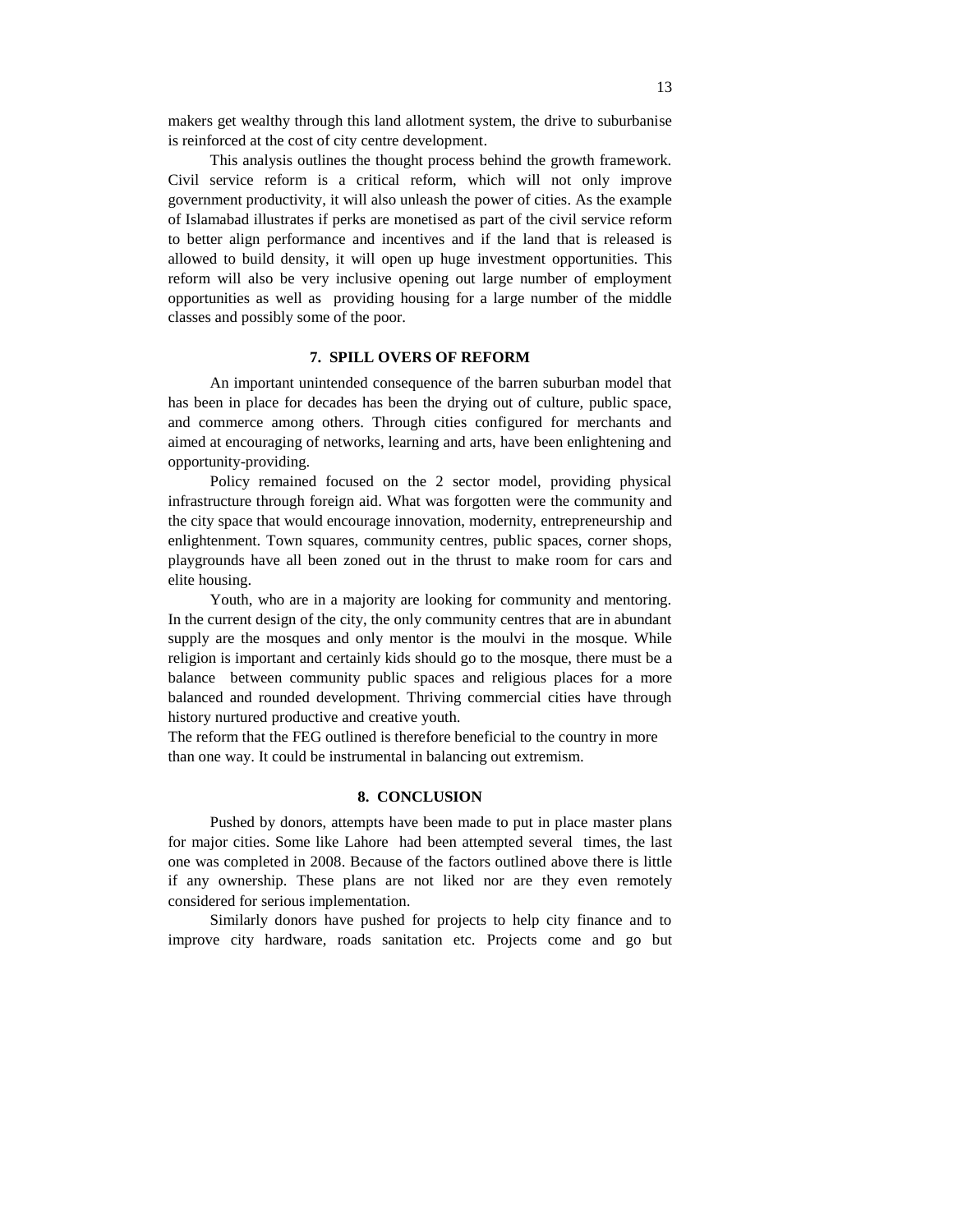employment, productivity and social indicators do not show much improvement. The contention of this paper and the FEG before it is that we must understand the role of cities and the constraints that are holding back reform.

The government should stop chasing financing and seriously consider reform as a means of releasing the capital that has been shackled by obsolete visions and systems. The reform recommended here will generate investment, employment, opportunity, innovation and revenue. It has the potential of addressing Pakistan's chronic fiscal problem.

Policy has to move out of the sixties and stop thinking hardware and financing. We have seen that developing the software of society—deregulating city space, building coherent visionary city management, modernising and professionalising the civil service—require little capital but put the country on a dynamic new growth path.

Following North (1990) and Romer (1990) we are seeking the key institutional changes that will allow behavioural changes for better outcomes. These are illustrated very simply in the logo of the FEG.



**Fig. 2. Key Institutional Changes**

For change we need a reform programme that will address the following 4 areas.

- (1) Develop quality governance through re-engineering the civil service for professionalism, competition and merit and substantial decentralisation.
- (2) Deregulate markets for more competition, entry, innovation, entrepreneurship and openness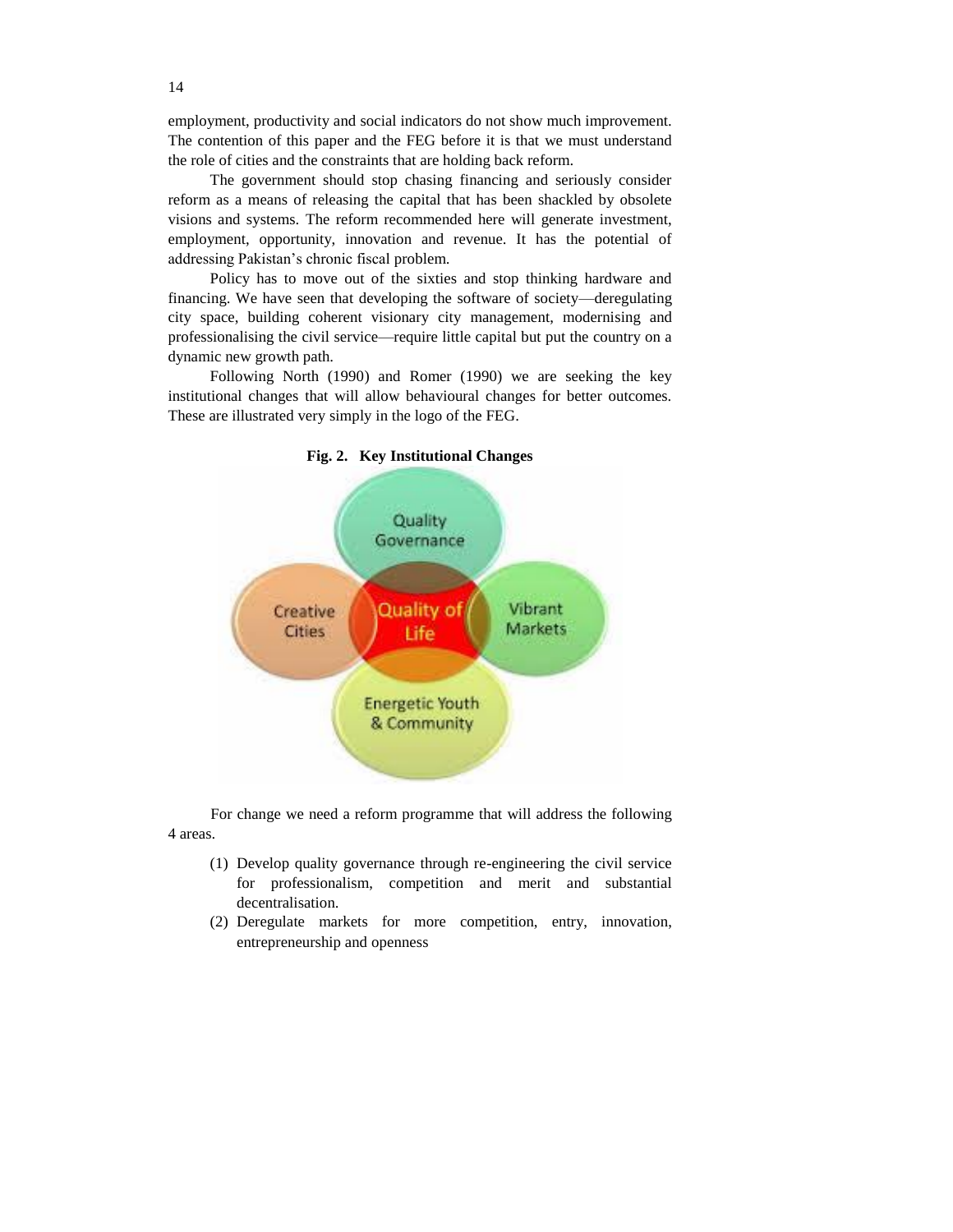- (3) Deregulate cities in keeping with the new thinking outlined here. Building autonomous coherent local governments along with the release of the land that is currently hostage, which will unleash a virtuous cycle of construction, innovation, community and entrepreneurship.
- (4) Move away from suburbia where cars are given priority over people and allow cities for people and community. Such cities will incentivise moderation and enlightenment.

#### **REFERENCES**

- Fukuyama, R. (2011) Half a Miracle. Retrieved October 13, 2013, from http://www.foreignpolicy.com/articles/2011/04/25/half\_a\_miracle?page=full
- Gerschenkron, A. (1962) *Economic Backwardness in Historical Perspective.* Cambridge: Belknap Press.
- Glaeser, E. L. (2011) Urban Public Finance. Harvard University.
- Haque, N. U. (2011) Rethinking Development. Lahore, Pakistan: TEDx. Retrieved from http://tedxlahore.com/talks/nadeem-ul-haque-rethinkingdevelopment-for-the-developing-world/
- Haque, N. U. and Durr e Nayab (2007) *Cities-Engines of Growth*. Islamabad: Pakistan Institute of Development Economics.
- Haque, N.U. and PC Team (2011) *Framework for Economic Growth.* Islamabad: Government of Paksitan.
- Hassan, A. (1983) Changing the Face of Karachi. *The Herald*. Retrieved from http://arifhasan.org/articles/the-changing-face-of-karachi
- Hassan, A. (2012, Oct 13) The Anti-Poor Bias in Planning and Policy. Karachi. Retrieved from http://arifhasan.org/articles/the-anti-poor-bias-in-planningand-policy
- Hausmann, R. and D. Rodrik (2002) Economic Development as Self-discovery. National Bureau of Economic Research. (Working Paper).
- Jacobs, J. (1969) *The Economy of Cities.* New York: Vintage .
- Jacobs, J. (1984) *Cities and the Wealth of Nations.* New York: Vintage.
- Lewis, W. A. (1954) Economic Development with Unlimited Supplies of Labour. *The Manchester School 2:*28, 139–191.
- Lucas, R. (1988) On the Mechanics of Economic Development. *Journal of Monetary Economics 1:*22, 3-42.
- North, D. (1990) *Institutions, Institutional Change and Economic Performance.* Cambridge, UK: Cambridge University Press.
- Pakistan, Government of (1992) *National Conservation Strategy*. Islamabad: Government of Pakistan
- Romer, P. M. (1990) Endogenous Technological Change. *Journal of Political Economy* 98:5, S71–S102.